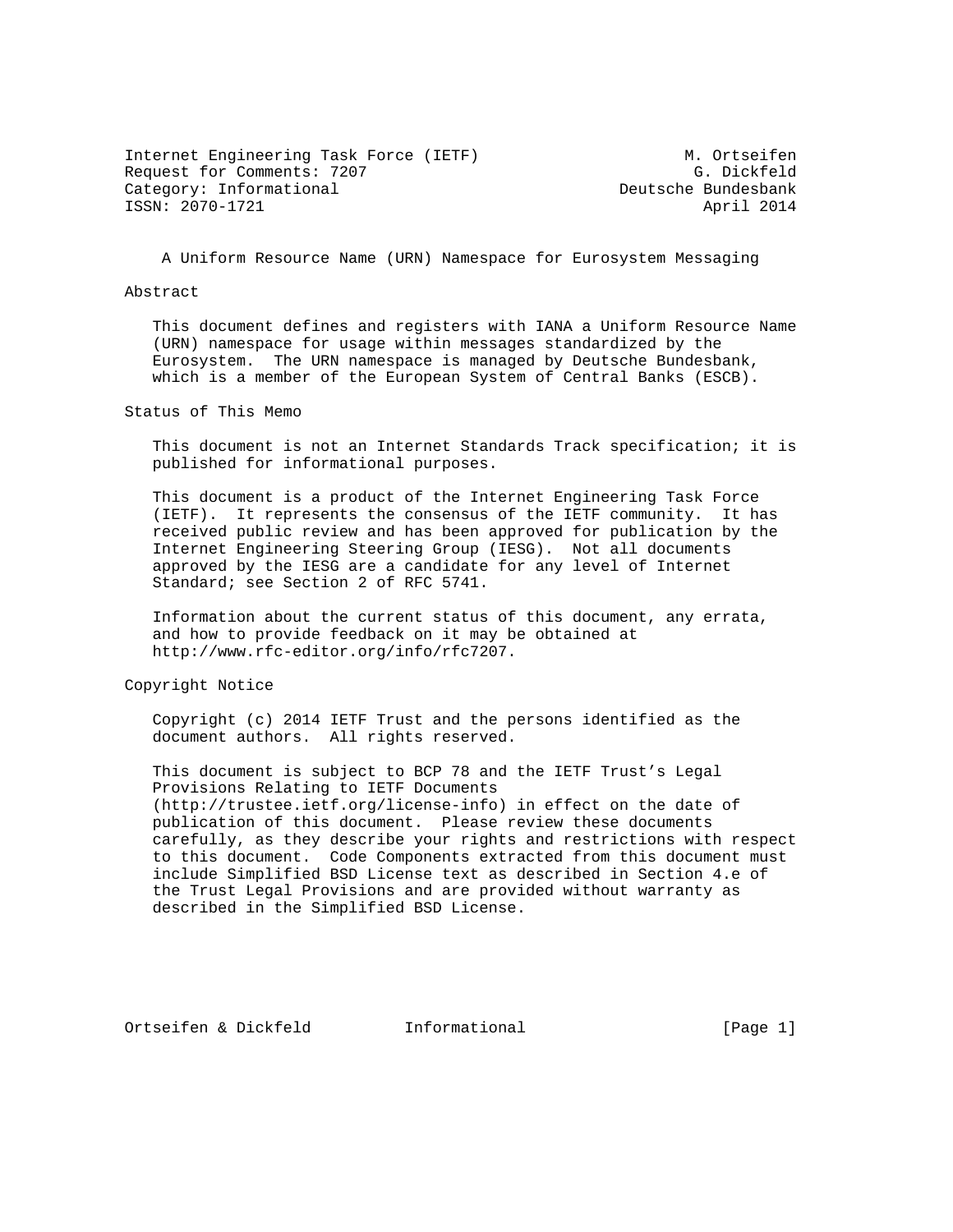Table of Contents

|          |                        |  |  |  |  |  |  | 2                                                                                                                                                                       |
|----------|------------------------|--|--|--|--|--|--|-------------------------------------------------------------------------------------------------------------------------------------------------------------------------|
|          |                        |  |  |  |  |  |  | 3                                                                                                                                                                       |
|          |                        |  |  |  |  |  |  | $\mathcal{R}$                                                                                                                                                           |
|          |                        |  |  |  |  |  |  | 4                                                                                                                                                                       |
|          |                        |  |  |  |  |  |  | 6                                                                                                                                                                       |
|          |                        |  |  |  |  |  |  | 6                                                                                                                                                                       |
|          |                        |  |  |  |  |  |  | 7                                                                                                                                                                       |
|          |                        |  |  |  |  |  |  | 7                                                                                                                                                                       |
|          |                        |  |  |  |  |  |  | 7                                                                                                                                                                       |
|          |                        |  |  |  |  |  |  |                                                                                                                                                                         |
|          |                        |  |  |  |  |  |  |                                                                                                                                                                         |
|          |                        |  |  |  |  |  |  |                                                                                                                                                                         |
| 2.<br>3. | 4.<br>5.<br>б.<br>9.1. |  |  |  |  |  |  | Registration Template for the Eurosystem URN Namespace<br>7.1. Registration of Formal URN Namespace 'eurosystem'<br>Normative References<br>9.2. Informative References |

## 1. Introduction

 The European System of Central Banks (ESCB) is composed of the European Central Bank (ECB) [ECB] and the national central banks (NCBs) of all 27 EU Member States (Article 107.01 of the Treaty) - whether they have adopted the Euro currency or not. One central bank belonging to the ESCB is Deutsche Bundesbank [DBBK], which, for the purpose of this document, is acting on behalf of the ESCB. The term Eurosystem is used to refer to the entity composed of the ECB and the NCBs of those member states that have adopted the Euro currency. For further information on the tasks of the ESCB and the Eurosystem, please refer to the ECB web site ([ECB], [ESCB], [Eurosystem]).

 The ESCB provides the TARGET2 (Trans-European Automated Realtime Gross Settlement Express Transfer) system for market infrastructure; it is an interbank payment system for the real-time processing of cross-border transfers throughout the European Union. In addition, the ESCB is currently implementing TARGET2-Securities, a future securities settlement platform that offers a new, harmonized and centralized method of settling securities in central bank money. The TARGET2-Securities project was initiated by the Eurosystem as platform owner in 2006. TARGET2-Securities is currently under development. Four central banks of the Eurosystem -- Deutsche Bundesbank, Banque de France, Banca d'Italia, and Banco de Espana (4CB) -- are entrusted with the development and the operation of the platform. For details, see [T2S\_ECB] and [T2S\_DBBK].

 The future users of TARGET2-Securities will communicate and exchange information with the platform via messages (a set of structured information) following the ISO 20022 Standard [ISO20022-RA].

Ortseifen & Dickfeld Informational [Page 2]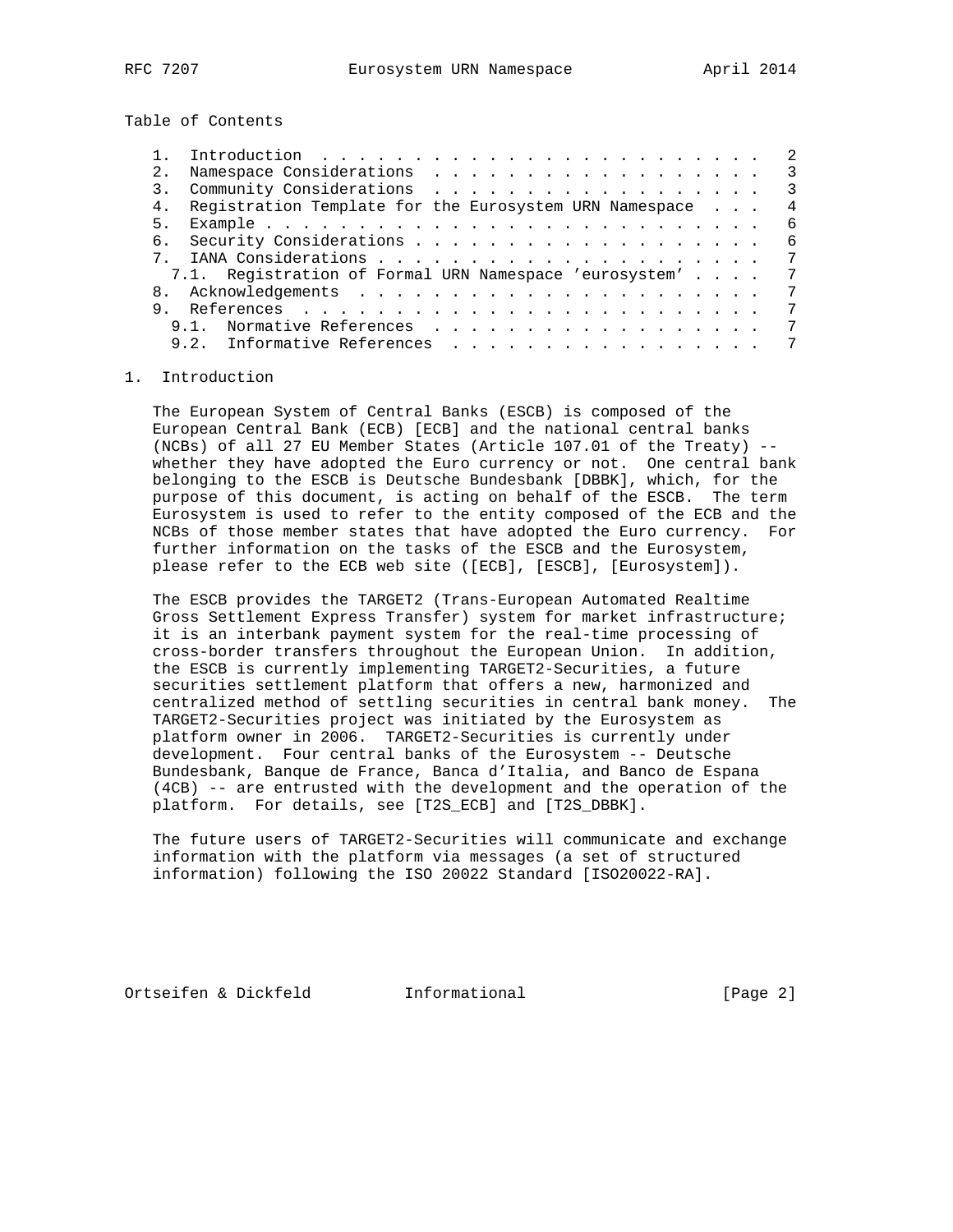This document specifies and registers with IANA a URN Namespace for the Eurosystem, which will be populated initially by names for abstract and concrete entities used in TARGET2-Securities messaging, but may be used for similar purposes in the future.

2. Namespace Considerations

 The goal of the requested namespace is to ensure the stability and uniqueness of the names of various items that are used within the messages exchanged between the Eurosystem and the users of TARGET2-Securities (or potentially, other future projects of the Eurosystem).

 It is essential that names of items (such as the XML schema describing the message itself) can be used to identify the resource even years after the message has been exchanged. This context requires a new namespace owned by, and under the perpetual control of, the Eurosystem.

 The messaging context of the needed identifiers necessitates the usage of Uniform Resource Identifiers (URIs) as specified in Internet STD 66 [RFC3986].

 The persistent identifiers needed are protocol-independent resource names -- the same resource may exist in multiple physical locations, and thus be accessible via multiple URLs, but there's the need for a single abstract identifier as a handle (name) for it.

 Thus, the logical choice for the placement of such a namespace is the use of Uniform Resource Names (URNs), as defined by [RFC1737] and [RFC2141] (and its work-in-progress successor), by specifying a new URN Namespace [RFC3406] for the Eurosystem.

3. Community Considerations

 The Eurosystem messages carrying the resource names are exchanged in IP networks. Although the mass production use of the assigned URNs will be contained in messages carried in cryptographic digital envelopes or Virtual Private Networks, the message-related resources being persistently named need to be referred to and resolved in the public Internet. The transparency requirements (needed for establishing and maintaining public trust into the subject financial transaction systems), open software development processes, and software deployment require the origin and authority for the URNs to be easily identified, and the URNs to be resolved on the public Internet. URI references to the Eurosystem resources will be used in connection with identifiers drawn from previously standardized Formal URN Namespaces allocated to other international treaty organizations,

Ortseifen & Dickfeld **Informational** [Page 3]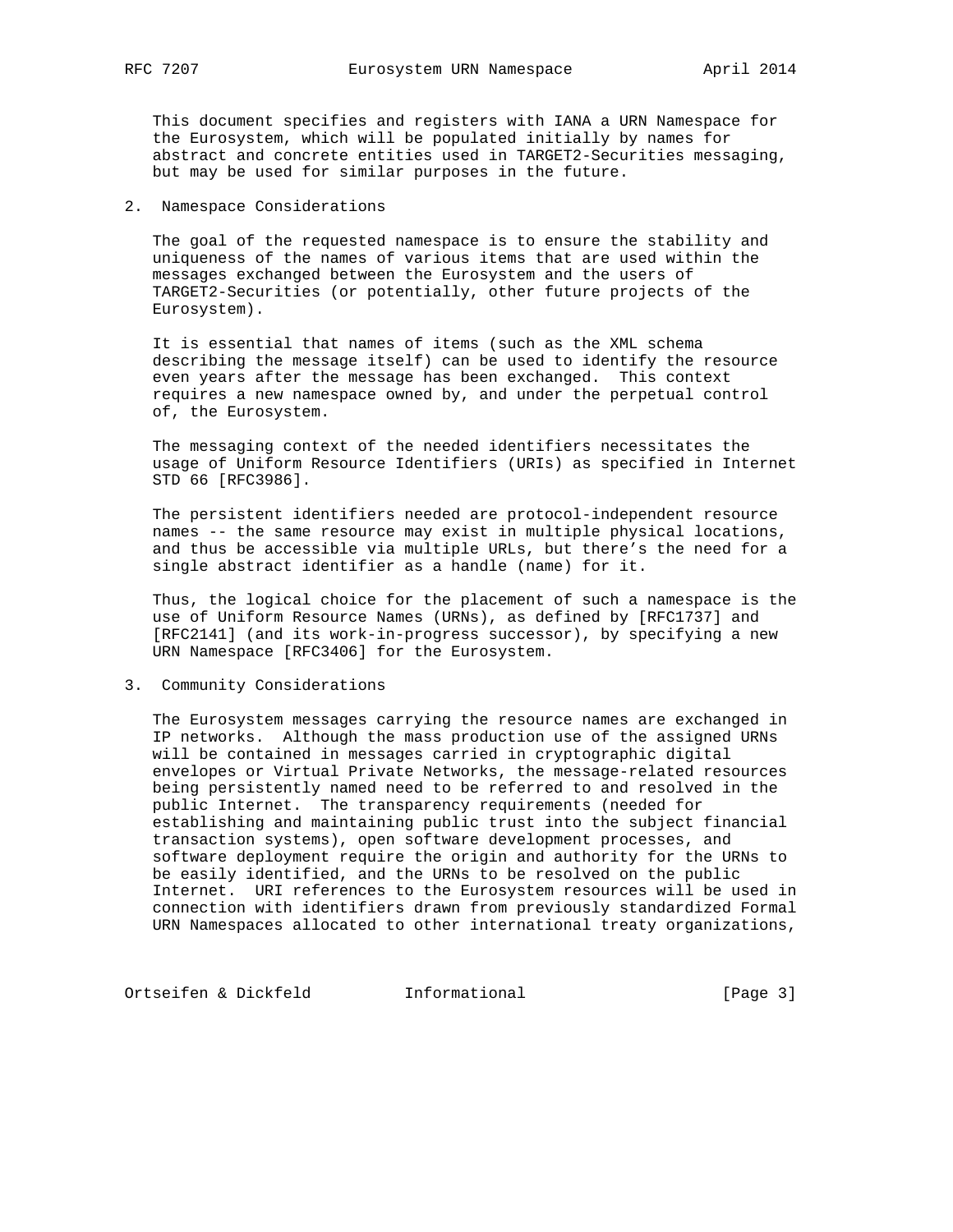and it is mandatory that the authority behind the new URNs be easily and clearly identified, and be at a perceived "equivalent" standards level, parallel to the existing ones. Therefore, a mnemonic, Formal URN Namespace Identifier is needed for the intended purpose.

 Thus, this document specifies a "Formal URN Namespace" using the procedures laid down in RFC 3406 [RFC3406] (and incorporates some of the additional information under discussion for its work-in-progress successor into the registration template below).

The requested URN Namespace Identifier (NID) is 'eurosystem'.

4. Registration Template for the Eurosystem URN Namespace

 The registration template below makes references to Internet STD 66, RFC 3986 [RFC3986].

Namespace ID: eurosystem

 Scope / kind of named resources: Resources related to Eurosystem messaging. This namespace is reserved to the Eurosystem and its community.

Registration Information:

- version number: 1
- date: 2014-02-18

Declared registrant of the Namespace:

- Registering organization: Name: Deutsche Bundesbank (member of ESCB) Address: Wilhelm-Epstein-Strasse 14 D-60431 Frankfurt Germany URI: http://www.bundesbank.de/
- Designated contact person: Name: Miriam Ortseifen Address: Deutsche Bundesbank Zentrale, T2- und T2S-Service-Management Wilhelm-Epstein-Strasse 14 D-60431 Frankfurt am Main Germany Email: iso20022@bundesbank.de

Ortseifen & Dickfeld Informational [Page 4]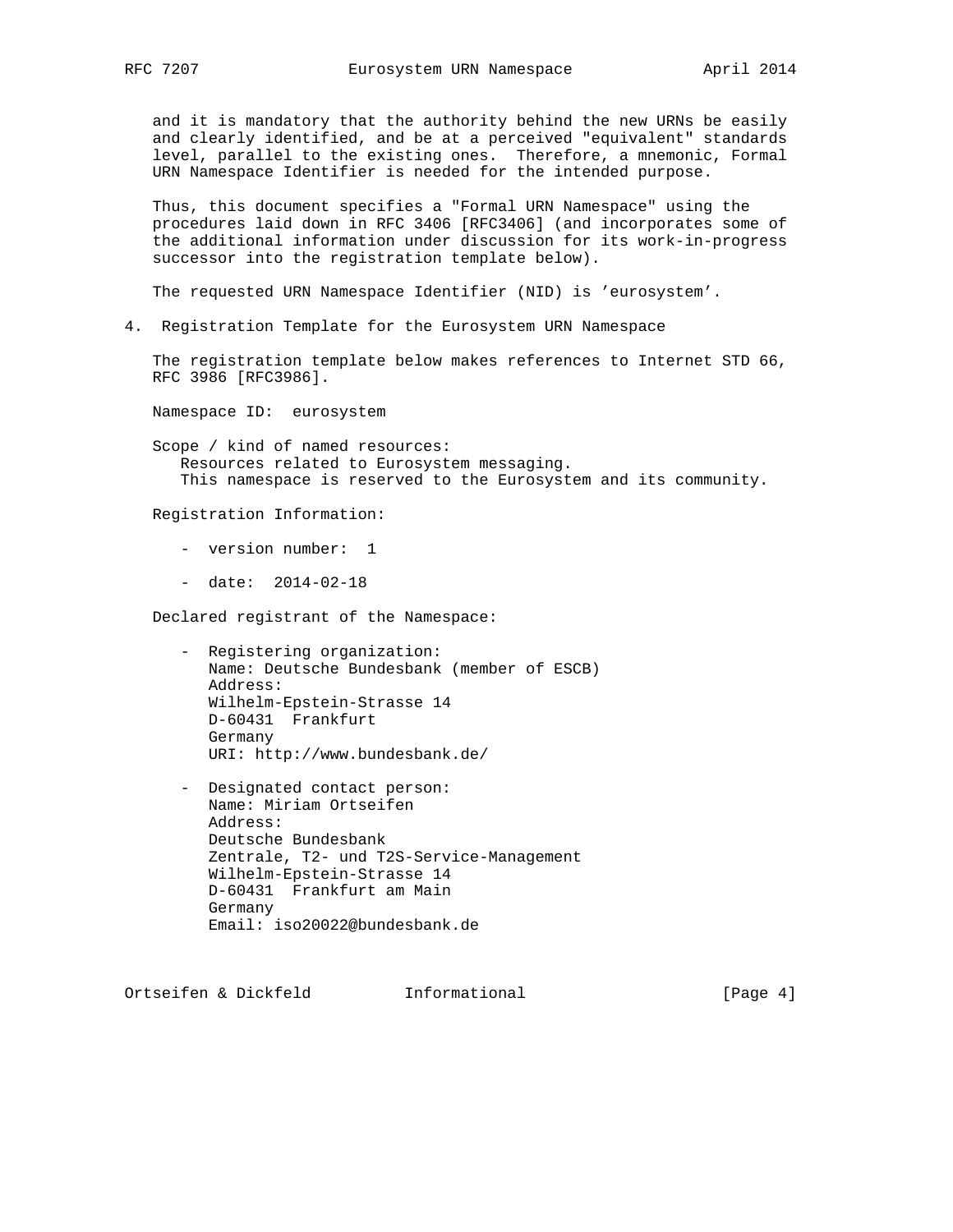Declaration of syntactic structure of NSS part:

 The structure of the Namespace Specific String is a flat space of printable URI characters (<pchar>; see RFC 3986), with a preference for short letter-digit-period-hyphen-based strings. The NSS has no knowable structure outside of the context of the Eurosystem community internal resolver.

Relevant ancillary documentation:

None

Conformance with URN Syntax:

No special consideration.

Rules for Lexical Equivalence of NSS part:

No special consideration.

Usage of query part:

 There is no support for query instructions or other components of the query part to be used in URI references to 'eurosystem' URNs.

Usage of fragment part:

 The fragment part of URI references to 'eurosystem' URNs has no particular specified utility.

Identifier uniqueness considerations:

 Identifiers are opaquely assigned by Eurosystem URN Registration that guarantees uniqueness. This is simply achieved by reliably keeping track of already assigned names and comparing all new proposed names to the ones already present in the database. If the name already has been assigned, a new one has to be proposed.

Identifier persistence considerations:

 Assigned URNs will not be reused and will remain valid beyond the lifecycle of the referenced resources. However, it should be noted that although the URNs remain valid, the status of the referenced resource may change.

Ortseifen & Dickfeld **Informational** [Page 5]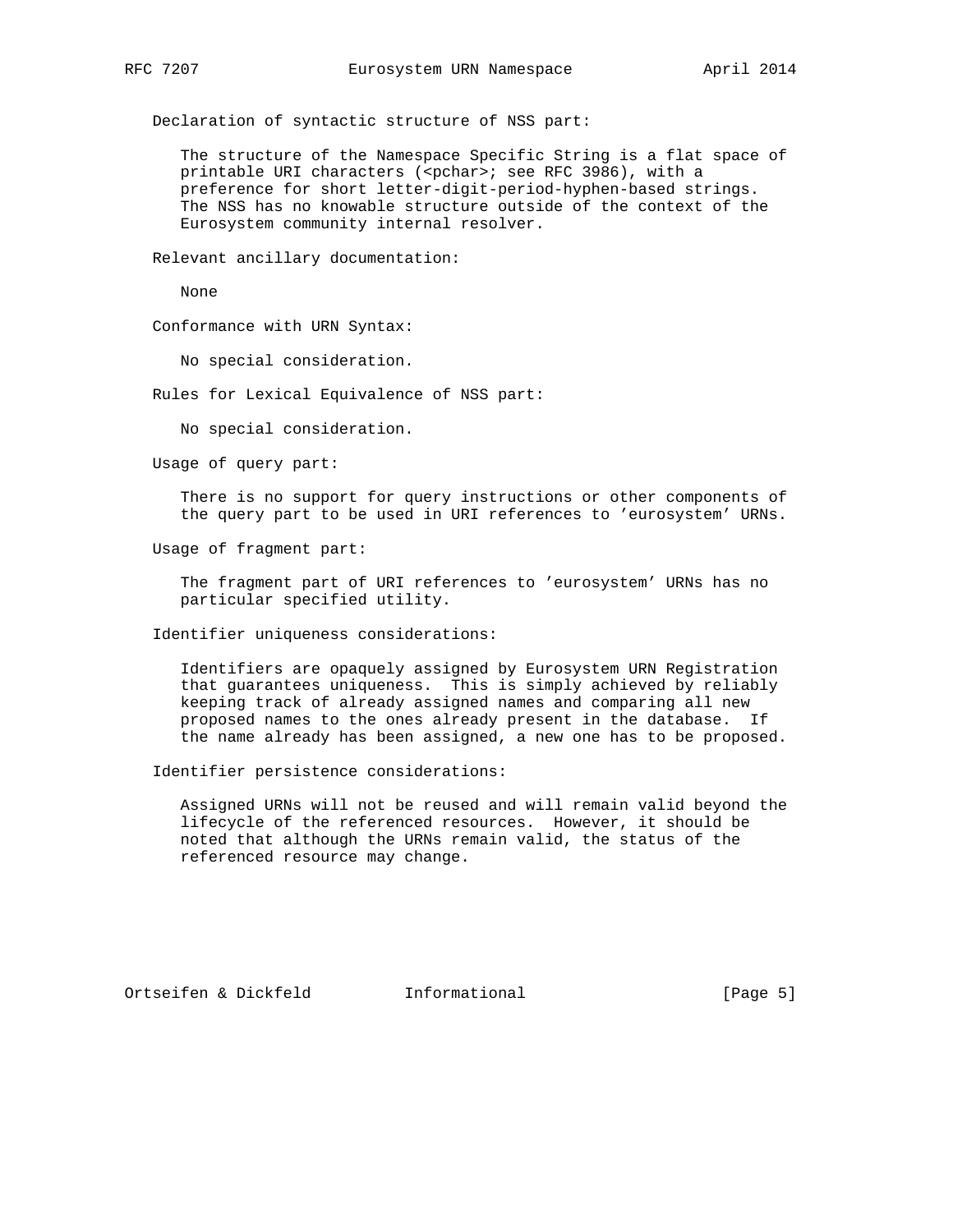Process of identifier assignment:

 Names are granted by Eurosystem URN Registration via proprietary registration procedures.

 Future changes to the assignment methods may allow others to assign sub-spaces of the flat namespace, but again, this knowledge is only valid internally and should never be inferred or relied upon externally.

Process of identifier resolution:

 Eurosystem URNs are resolved via URN resolvers run under Eurosystem responsibility.

 Initially, resolution service will be provided via a web page listing the assigned names and the related metadata of the named resources.

Validation mechanism:

None specified.

5. Example

 The following example is listed for pedagogical reasons only; it is not guaranteed to become actually assigned.

urn:eurosystem:xsd:reda.012.001.01

6. Security Considerations

 Since the URNs in this namespace are opaque, there are no additional security considerations other than those normally associated with the use and resolution of URIs and URNs in general (see the Security Considerations in Internet STD 66 [RFC3986], RFC 2141 [RFC2141], and BCP 66 [RFC3406]).

 It is noted, however, that attempting to resolve a Eurosystem URN through a resolver other than the one provided by the Eurosystem is error prone. In any case, it is not considered authoritative.

Ortseifen & Dickfeld **Informational** [Page 6]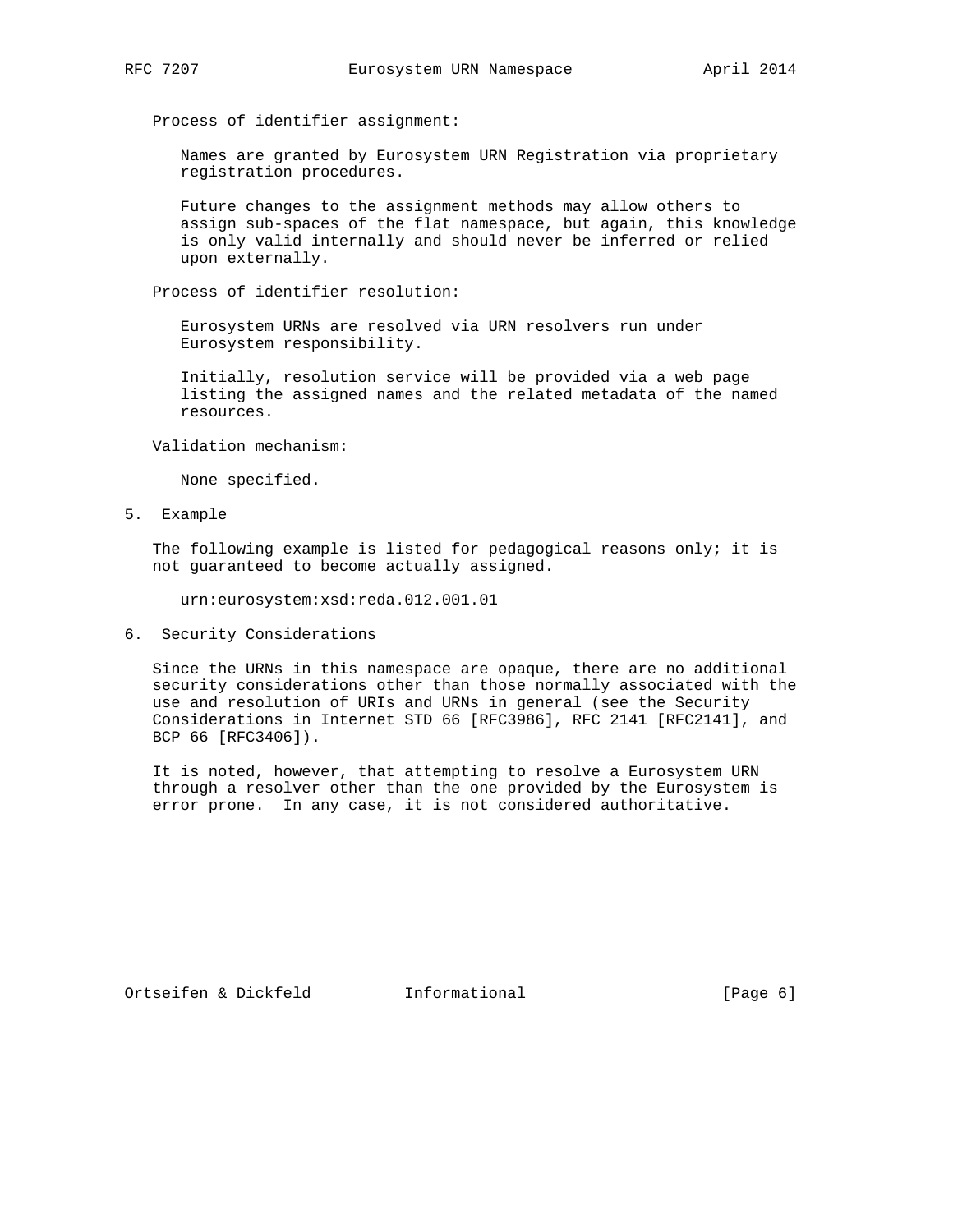## 7. IANA Considerations

7.1. Registration of Formal URN Namespace 'eurosystem'

 IANA maintains the registry of URN Namespaces [IANA-URN] and has registered a new Formal URN Namespace with the NID 'eurosystem' as per BCP 66 [RFC3406], using the registration template given above in Section 4.

8. Acknowledgements

 The authors would like to acknowledge the advice and constructive input received from Subramanian Moonesamy and Alfred Hoenes, as well as David Black and the IESG for Last Call comments that helped to improve this document.

- 9. References
- 9.1. Normative References

[RFC2141] Moats, R., "URN Syntax", RFC 2141, May 1997.

- [RFC3406] Daigle, L., van Gulik, D., Iannella, R., and P. Faltstrom, "Uniform Resource Names (URN) Namespace Definition Mechanisms", BCP 66, RFC 3406, October 2002.
- [RFC3986] Berners-Lee, T., Fielding, R., and L. Masinter, "Uniform Resource Identifier (URI): Generic Syntax", STD 66, RFC 3986, January 2005.
- 9.2. Informative References
	- [DBBK] "Deutsche Bundesbank", <http://www.bundesbank.de/>.
	- [ECB] "European Central Bank", <http://www.ecb.int/>.
	- [ESCB] The European Central Bank, "ECB, ESCB and the Eurosystem", <http://www.ecb.int/ecb/orga/>.

[Eurosystem]

 The European Central Bank, "The Eurosystem - The European System of Central Banks", ISBN 978-928990267-0, 2008, <http://www.ecb.int/pub/pdf/other/escb\_en.pdf>.

 [IANA-URN] IANA, "Uniform Resource Names (URN) Namespaces", <http://www.iana.org/assignments/urn-namespaces/>.

Ortseifen & Dickfeld Informational [Page 7]